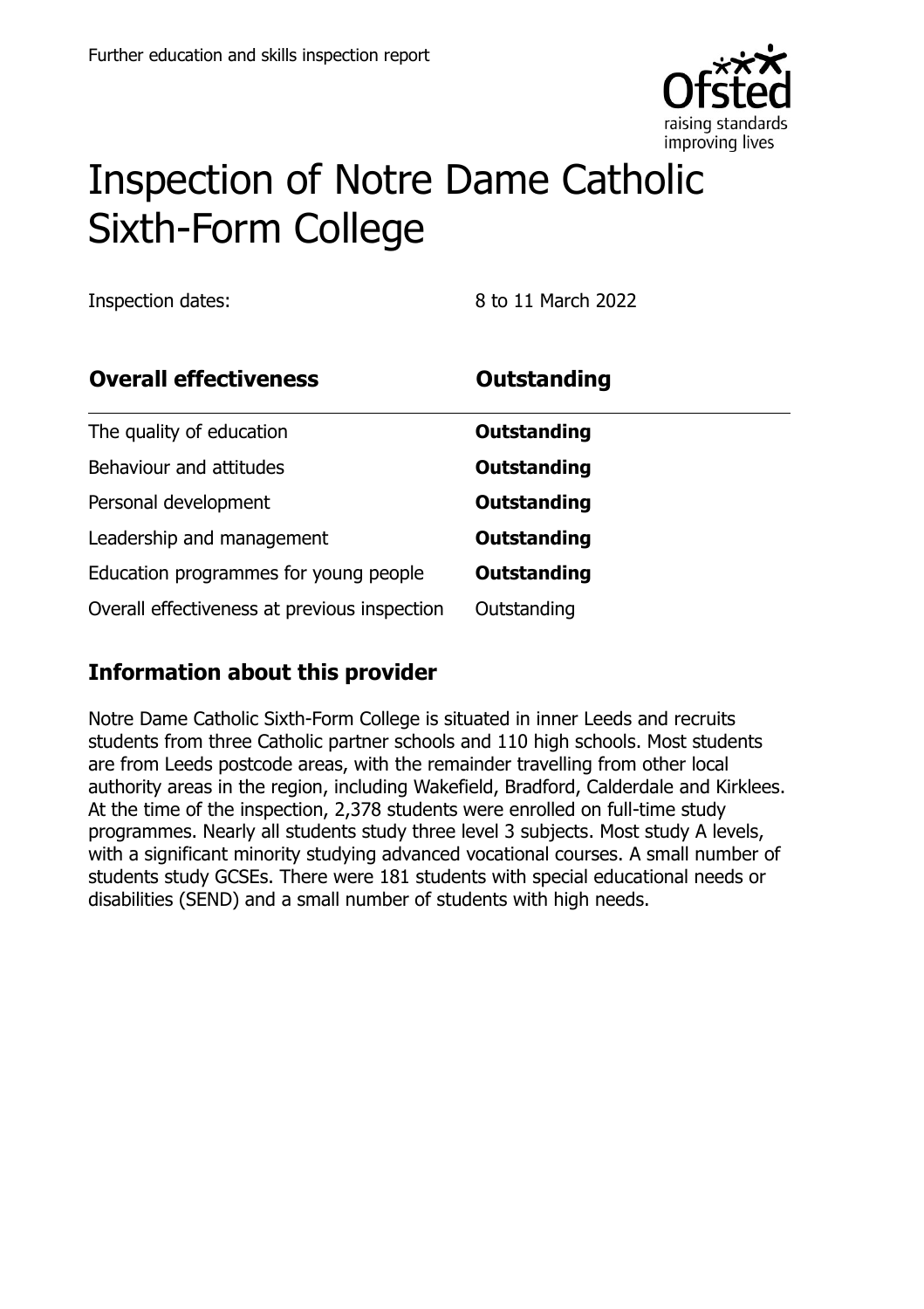

## **What is it like to be a learner with this provider?**

Students flourish in the college's positive and harmonious environment. They respect and value the wide range of cultures and views that they experience at the college. For many students, the college's diverse and inclusive nature significantly influenced their decision to study there.

Students are empowered by the trust that staff show in them to take responsibility for their learning journey. Highly skilled and knowledgeable teachers motivate and support students to always try their best. As a result, students are highly motivated and willing to engage in all aspects of their lessons. They listen attentively to their teachers and diligently apply themselves with enthusiasm and little prompting to the tasks that they are set.

Students successfully develop their confidence and resilience through a rich and varied programme of extra-curricular activities. For example, financial studies students attend investment banking programmes. Aspiring medical students join a knitting club to develop their manual dexterity. Psychology students raise funds for their chosen charity, MIND, as a way of enriching their understanding of the issues that they explore through their studies and giving something back to society. Students demonstrate public spirit through, for example, volunteering in a COVID-19 vaccination centre and through distributing sanitary products for young women who need them. Others develop their confidence through taking part in talent shows.

Students feel exceptionally safe at the college and in the surrounding areas as they travel to and from college. They do not experience any harassment, bullying or discrimination and are confident that they could report any instances of these in the full confidence that such behaviours would not be tolerated and would be dealt with promptly.

#### **What does the provider do well and what does it need to do better?**

Leaders and managers have exceptionally high expectations in order to ensure that students can 'be the best that they can be', which is reflected in students' highly positive behaviour and conduct. Students behave consistently well in class and around the campus. They are considerate, polite and well-mannered to each other and to staff, which creates a calm and purposeful environment that is conducive to successful learning and in which they thrive.

Leaders and managers have devised a highly ambitious curriculum that develops the theoretical knowledge and technical skills that students need for their next steps into higher education and, increasingly, into apprenticeships. The programmes on offer meet a diverse range of need and interests, from academic A levels to more workfocused vocational programmes that meet changing students' and employers' needs. For example, leaders introduced the level 3 diploma in criminology in response to demand from students, who can now access a rich curriculum by combining criminology with allied subjects such as law and sociology.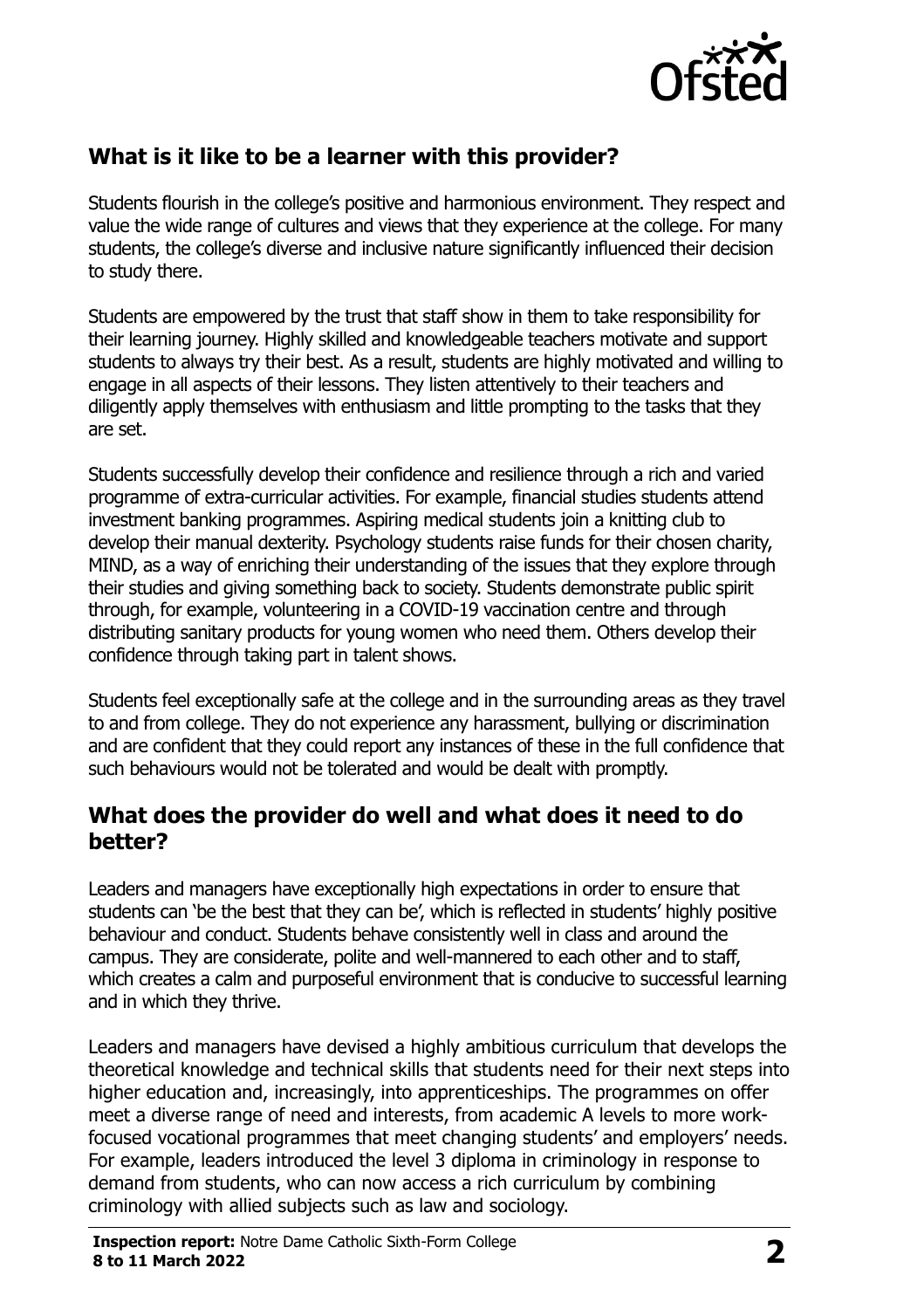

Leaders maintain a sharp focus on improving teachers' practice to enhance the teaching of the curriculum and the appropriate use of assessment. Leaders and managers have designed and implemented a focused and comprehensive programme of professional development, internal buddying and sharing of expertise that staff value highly. Leaders ensure the well-being of staff through an equitable distribution of workload, allowing teachers time to reflect on and develop their teaching skills further.

Teachers are accomplished in using a range of methods and approaches to promote learning. Their subject expertise is highly evident during lessons on complex theories, such as the dopamine hypothesis in psychology. Teachers use recall techniques very effectively, to ensure that students embed difficult concepts into long-term memory. For example, they use regular quick-fire quizzes, supplemented by direct questioning of students throughout lessons. As a result, students can remember, recall and apply what they have learned extremely well.

Managers and teachers plan and sequence teaching exceptionally well to ensure that students develop a deep understanding of each subject's foundational principles before moving on to the development of more complex and demanding knowledge and skills. For example, in health and social care, students learn about physiology and anatomy during the first year of their studies, which ensures that they have the secure foundations that they need before progressing to more practical applications of their subject.

Teachers have very high expectations of what their students can achieve. They set students target grades at the start of their programmes that are based on the highest performing students in the country. Students are motivated to reach, and in many cases, surpass these aspirational grades. As a result, their written and practical work is of a very high standard. For example, students' art and design coursework, including large-scale mixed media projects, demonstrates very high levels of skill and ambition for the age and level of the students. A very high proportion of students progress to prestigious universities, into apprenticeships and, in a few cases, into employment. Students with SEND or high needs achieve their qualifications and progress on to positive destinations at the same very high rates as their peers.

Leaders ensure that students explore a stimulating range of social, political and cultural issues through the well-planned philosophy, theology and ethics curriculum. All students benefit from being able to discuss often challenging topics in a safe and respectful environment. Students are very involved in organising and performing at the college's regular multi-faith assemblies, which are attended by all students. Students give presentations on topics such as International Women's Day and perform songs celebrating events such as Lent and Eid.

Leaders and managers organise informative and helpful higher-education fairs where students can meet representatives from different universities to discuss the different degree courses available and how these courses can help them achieve their career aspirations. Achievement tutors and specialist careers staff guide students exceptionally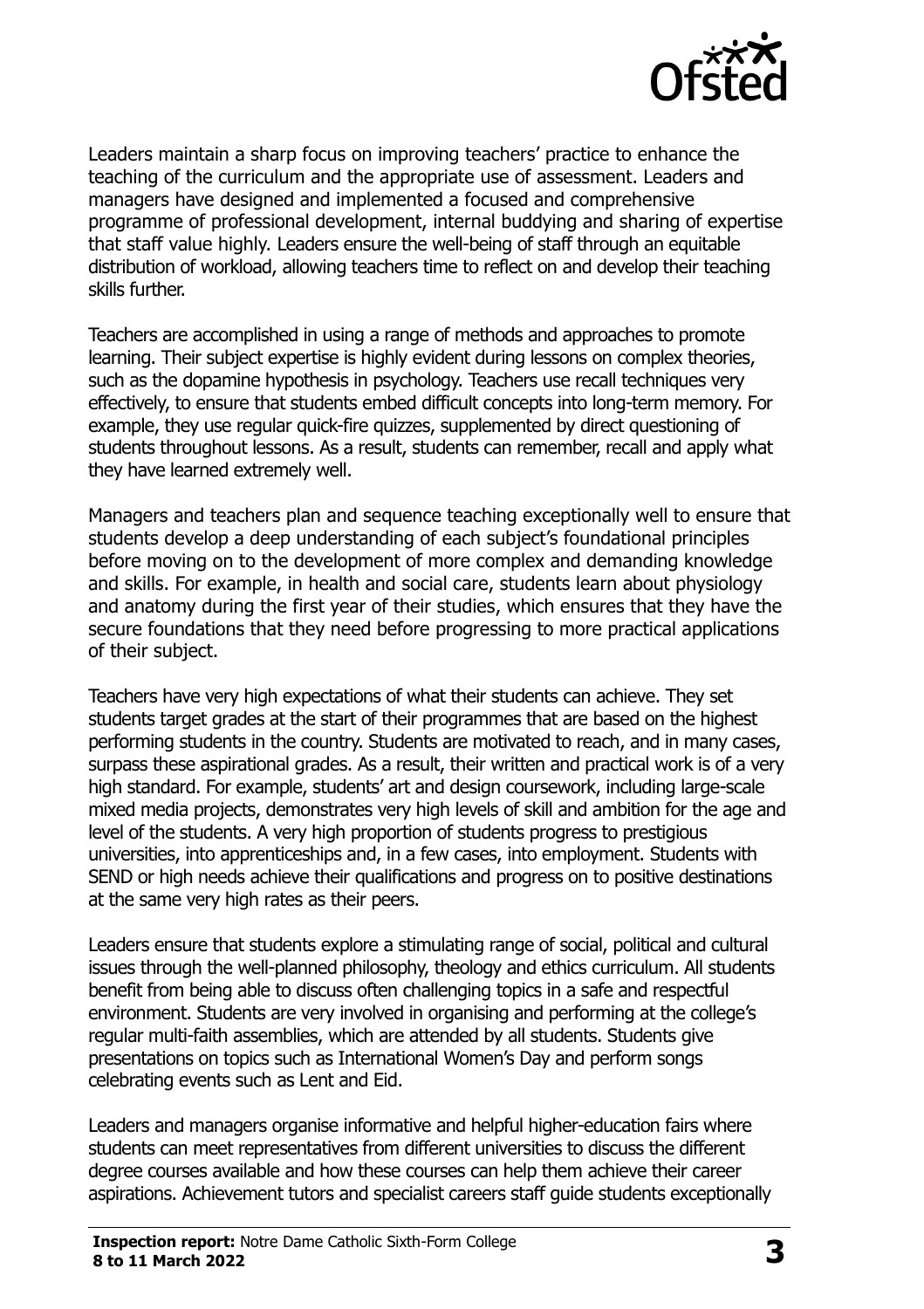

well in making decisions about their next steps. Leaders work effectively with local universities to enable students to enhance their practice and to prepare them for study at foundation and degree level.

Those responsible for governance know the provider extremely well and understand its strengths and areas to develop. They ably support the provider's leadership and make a valuable contribution to shaping the college's strategic direction. The college has a named governor with significant relevant experience of safeguarding and SEND, which enhances the college's safeguarding arrangements.

#### **Safeguarding**

The arrangements for safeguarding are effective.

Leaders and managers maintain clear oversight of safeguarding and ensure that all staff receive professional updating in safeguarding and the 'Prevent' duty. The designated safeguarding lead (DSL) and deputy DSLs have appropriate and remit-specific training for the role.

Leaders use effective links with external agencies to provide support for students, including support for those who may be at risk due to alcohol abuse or mental health issues. Staff identify, monitor and support any students who are vulnerable to the risks of abuse and harm.

Students are safe and feel very safe. Staff ensure that students understand potential risks posed in the local area, including from radicalisation, extremism and criminal exploitation.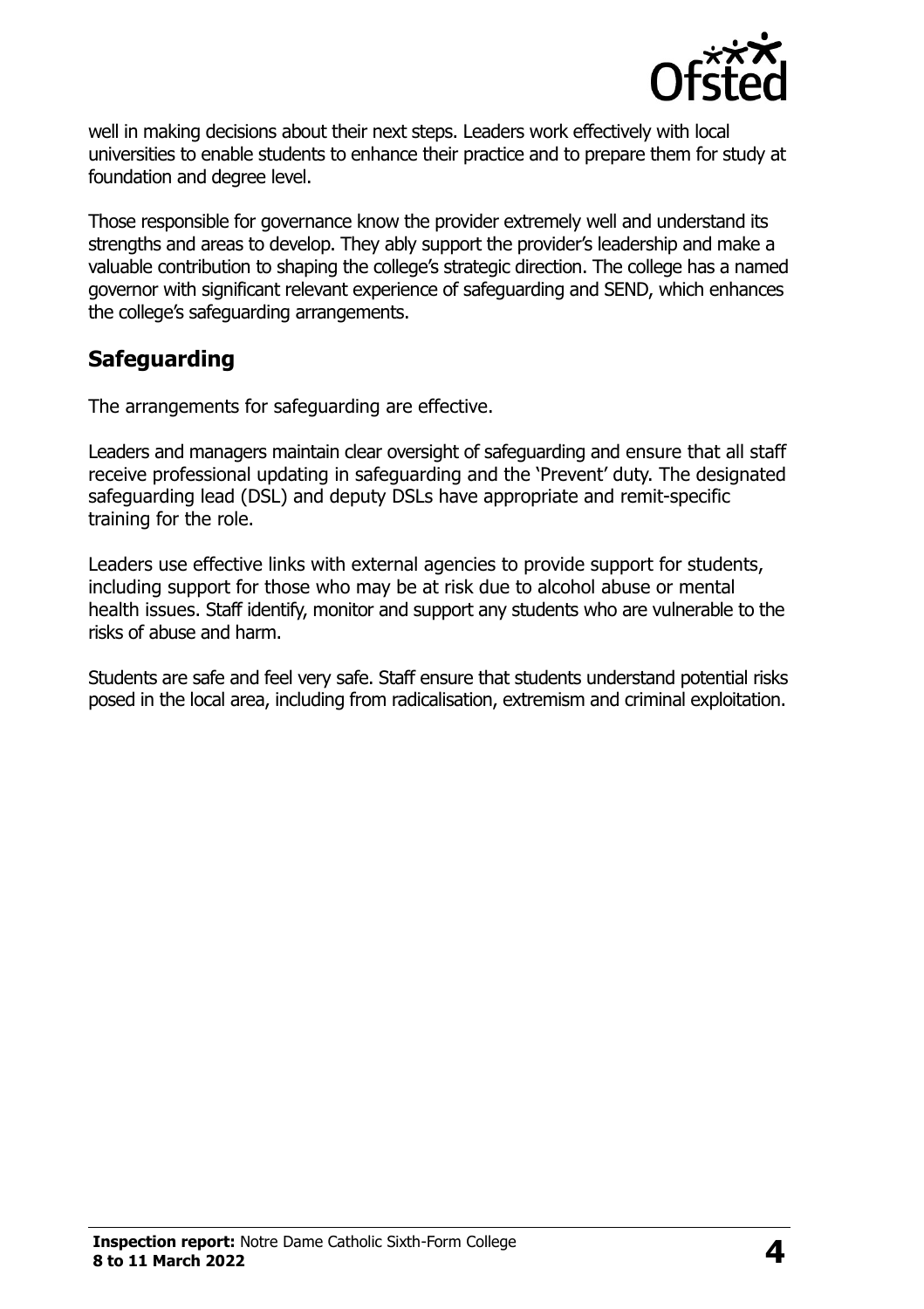

## **Provider details**

| Unique reference number             | 130548                               |
|-------------------------------------|--------------------------------------|
| <b>Address</b>                      | St Mark's Avenue<br>Leeds<br>LS2 9BL |
| <b>Contact number</b>               | 0113 294 6644                        |
| Website                             | www.notredamecoll.ac.uk              |
| <b>Principal/CEO</b>                | Justine Barlow                       |
| <b>Provider type</b>                | Sixth-form college                   |
| <b>Dates of previous inspection</b> | 16 and 17 April 2008                 |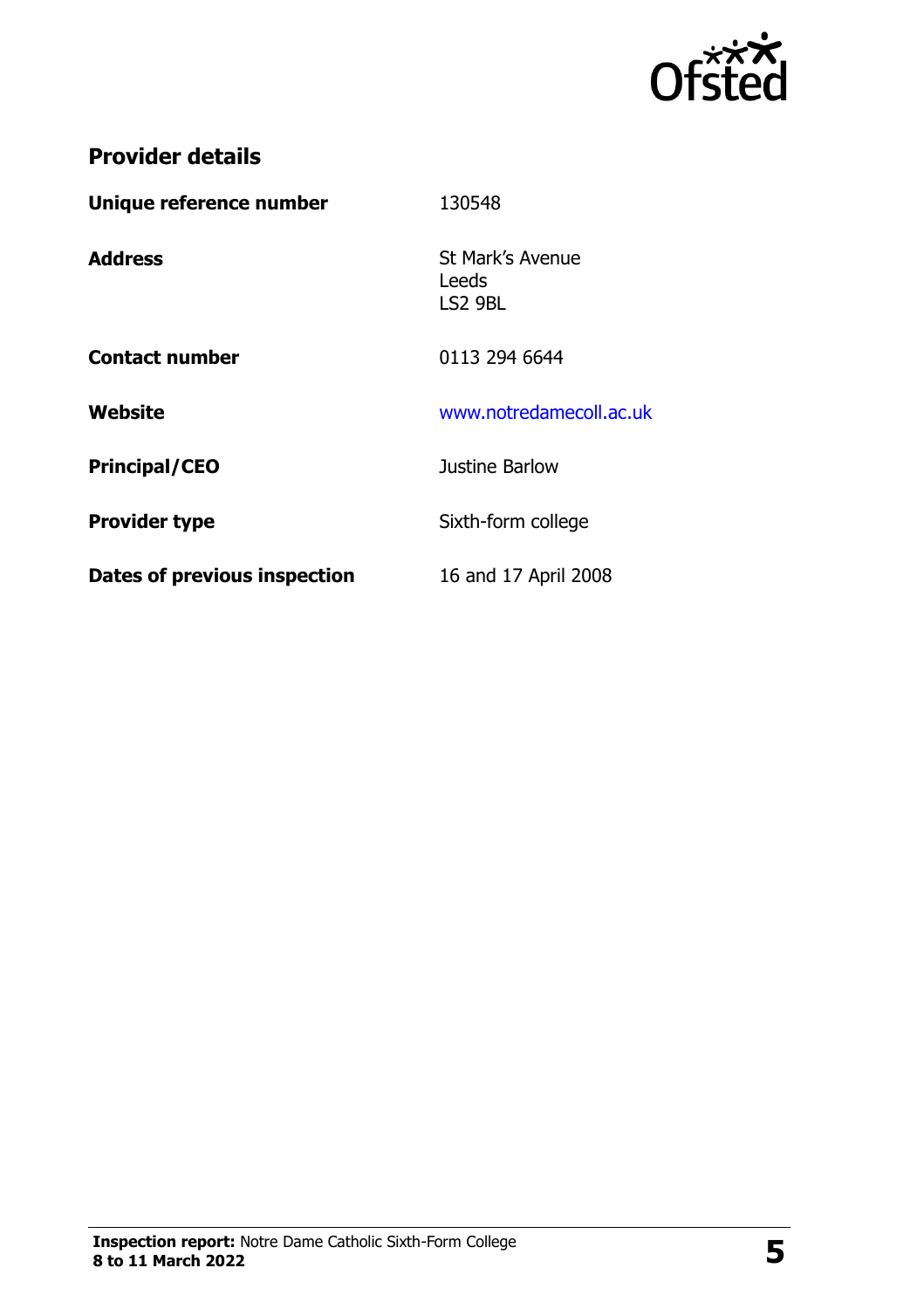

#### **Information about this inspection**

The inspection team was assisted by the deputy principal, as nominee. Inspectors took account of the provider's most recent self-assessment report and development plans, and the previous inspection report. The inspection was carried out using the [further education and skills inspection handbook](http://www.gov.uk/government/publications/further-education-and-skills-inspection-handbook-eif) and took into account all relevant provision at the provider. Inspectors collected a wide range of evidence to inform judgements, including visiting learning sessions, scrutinising learners' work, seeking the views of learners, staff and other stakeholders, and examining the provider's documentation and records.

#### **Inspection team**

Cath Jackson, lead inspector **Her Majesty's Inspector** Charles Searle **Her Majesty's Inspector** Joanne Stork **Her Majesty's Inspector** Anne Tyrrell **Anne Tyrrell Constant Constant Constant Constant Constant Constant Constant Constant Constant Constant Constant Constant Constant Constant Constant Constant Constant Constant Constant Constant Constant Cons** Shabana Mahmood **Ofsted Inspector**